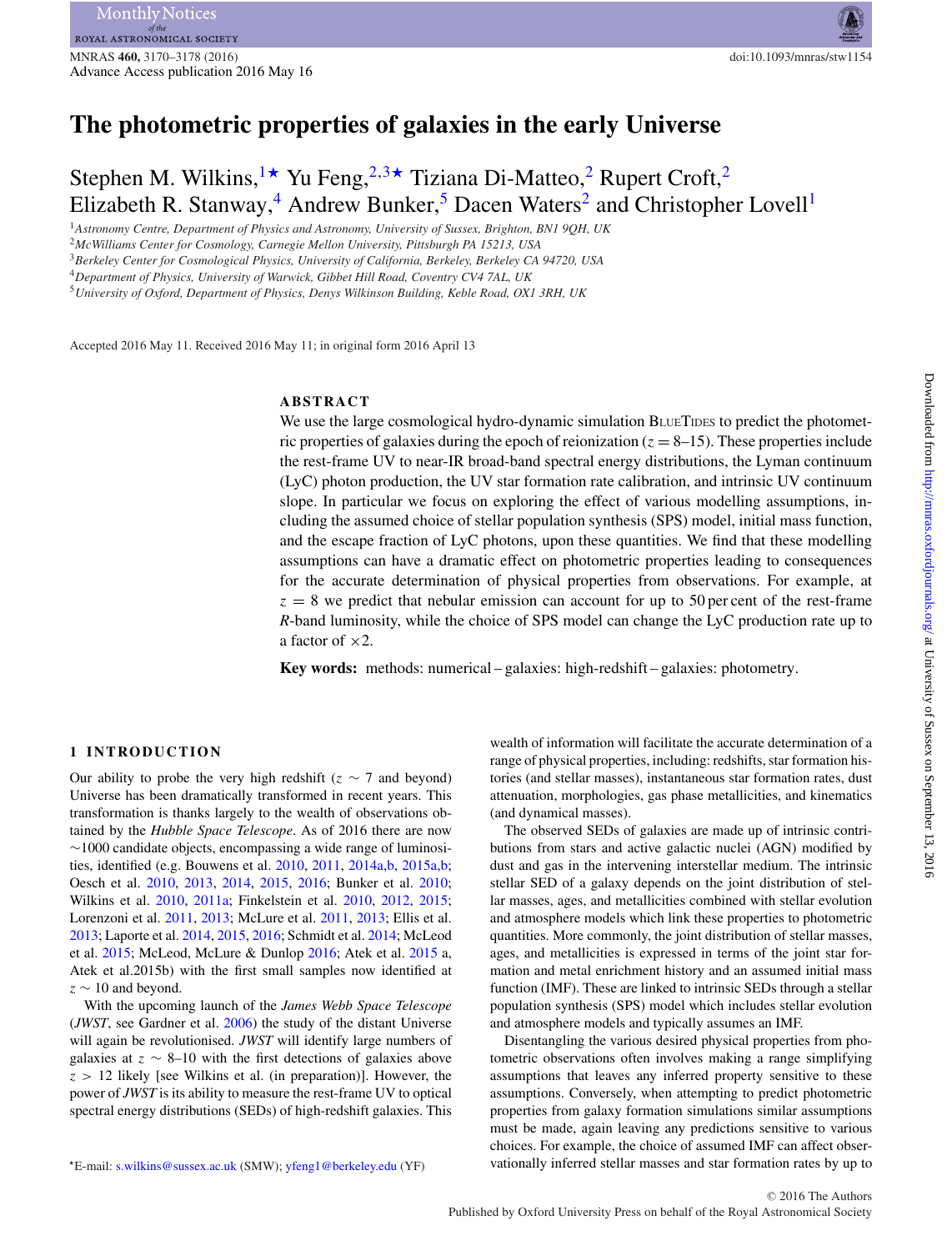≈0.2 dex (e.g. Wilkins, Trentham & Hopkins [2008a;](#page-8-22) Wilkins et al. [2008b\)](#page-8-23). At very high redshift ( $z \sim 7$  and above) the inclusion of nebular emission in SED templates can affect stellar mass estimates by up to 0.4 dex where strong lines intersect the relevant broad-band filters (e.g. Schaerer & de Barros [2009;](#page-8-24) Stark et al. [2013;](#page-8-25) Wilkins et al. [2013b\)](#page-8-26). The choice of SPS model has also been demonstrated to affect physical properties inferred from observations and photometric properties predicted by galaxy formation simulations (e.g. Gonzalez-Perez et al. [2014;](#page-8-27) Wilkins et al. [2016b\)](#page-8-28). For example, Gonzalez-Perez et al. [\(2014\)](#page-8-27) found that the bright end of the near-IR luminosity function is particularly sensitive to the choice of model at high-redshift.

In this study we produce predictions for various photometric properties [including the UV to near-IR SEDs, luminosity functions, UV star formation rate calibrations, intrinsic UV continuum slopes, and Lyman continuum (LyC) photon production efficiencies] of very high redshift  $(z > 8)$  galaxies using the BLUETIDES cosmological hydro-dynamic simulation. In making these predictions we investigate the implications of a range of different modelling assumptions, including the choice of SPS model, IMF, and the LyC escape fraction.

This article is organized as follows: in Section 2 we describe the simulation and the construction of galaxy SEDs. Specifically, in Section 2.1 we describe the properties of galaxies within the simulation before describing the modelling of the stellar populations (Section 2.2) and the nebular reprocessing (Section 2.3). We then present predictions for various photometric properties, including the SEDs in Section 3, the UV star formation rate calibrations (Section 4), the intrinsic UV continuum slope (Section 5), and LyC photon production (Section 6). In Section 7 we present our conclusions.

## **2 THE BLUETIDES SIMULATION**

The BLUETIDES simulation was carried out using the Smoothed Particle Hydrodynamics code MP-GADGET with  $2 \times 7040^3$  particles using the Blue Waters system at the National Centre for Supercomputing Applications. The simulation evolved a  $(400/h)^3$  cMpc<sup>3</sup> cube to  $z = 8$  and is the largest (in terms of memory usage) cosmological hydrodynamic simulations carried out. For a full description of the simulation physics see Feng et al. [\(2015,](#page-8-29) [2016\)](#page-8-30).

#### **2.1 Galaxies in BLUETIDES**

Galaxies were selected using a friends-of-friends algorithm at a range of redshifts. By  $z = 8$  there are almost 160000 objects with stellar masses greater than  $10^8 \text{ M}_{\odot}$ <sup>1</sup> in the simulation volume and in this work we limit our analysis to those galaxies. The galaxy stellar mass function predicted by the simulation is shown in Fig. [1](#page-1-0) and closely matches the observational constraints available at  $z \approx$ 8 (Song et al. [2015\)](#page-8-31). BLUETIDES can also reproduce the observed UV luminosity function at  $z \approx 8$  and above [see Wilkins et al. (in preparation)] when combined with a physically motivated dust model.

#### **2.2 Stellar population modelling**

To determine the photometric properties of galaxies we couple the BLUETIDES simulation with five SPS models; these models are

<span id="page-1-0"></span>

**Figure 1.** The Galaxy stellar mass function predicted by the simulation for  $z \in \{8, 10, 12, 14\}$ . The right-hand axis shows the number of galaxies in each BLUETIDES  $\Delta \log_{10} M = 0.2$  mass bin. The points and grey line show observations from Song et al. [\(2015\)](#page-8-31) at  $z \approx 8$ . The inset panel shows the number of objects with  $\log_{10}(M_*/{\rm M}_{\odot}) > 8$  in the simulation volume as a function of redshift  $z = 15 \rightarrow 8$ .

<span id="page-1-1"></span>**Table 1.** The stellar population synthesis (SPS) models considered in this work.  $\frac{1}{1}$  For the BPASS model we consider only the case including the effects of binary interaction and evolution.

| Model                          | versus         | Reference(s)                                                           |
|--------------------------------|----------------|------------------------------------------------------------------------|
| PEGASE                         | 2              | Fioc & Rocca-Volmerange 1997,1999                                      |
| BC <sub>03</sub>               |                | Bruzual & Charlot (2003)                                               |
| M <sub>05</sub>                |                | Maraston $(2005)$                                                      |
| <b>FSPS</b>                    | 2.4            | Conroy, White & Gunn $(2010)$ ; Conroy & Gunn $(2010)$                 |
| BP <sub>ASS</sub> <sup>1</sup> | $\mathfrak{D}$ | Stanway, Eldridge & Becker (2016); Eldridge et al. (in<br>preparation) |

listed in Table [1.](#page-1-1) Throughout most of this work we assume a Salpeter [\(1955\)](#page-8-35) IMF at  $0.1-100$  M $\odot$ . However, in Section 3.1.3 we consider a range of IMFs.

The integrated *pure stellar* SED of each galaxy,  $L_v^1$ ,<sup>2</sup> is determined by assigning the SED of a simple stellar population (SSP) to every star particle taking into account their ages and metallicities.

#### **2.3 Nebular continuum and line emission modelling**

Gas in H II regions surrounding stellar populations reprocesses ionizing LyC photons into nebular continuum and line emission. The resulting nebular emission depends on the characteristics (spectral shape and flux) of the LyC photons and the properties of the surrounding medium. These properties include the density, chemical composition and the covering fraction (or LyC photon escape frac- $\text{tion}, f_{\text{esc, LVC}})$ .

Direct constraints on the LyC escape fraction can be obtained by combining measurements of both the number of escaping photons (for example, from imaging of the rest-frame LyC) and reprocessed photons (from the strength of the nebular emission lines).

<sup>&</sup>lt;sup>1</sup> The mass of each star particle is ≈8.4 × 10<sup>5</sup> M<sub>O</sub>. Imposing a limit of  $>10^8$  M<sub> $\odot$ </sub> means that each galaxy is resolved with at least 118 star particles.

<sup>&</sup>lt;sup>2</sup> The superscript 1 refers to the fact that we assume the escape fraction of LyC photons  $f_{\text{esc, LyC}}$  is effectively unity.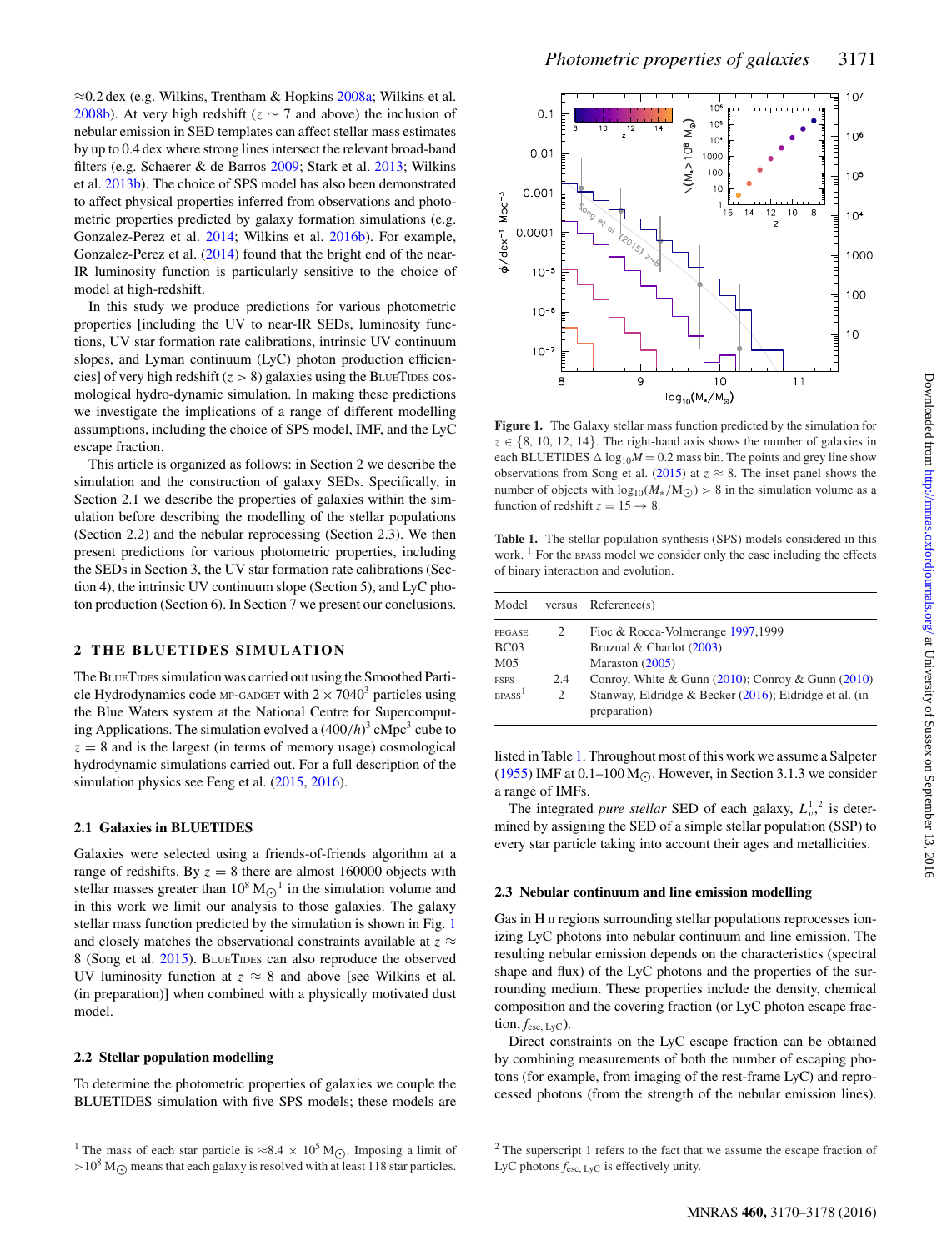Due to absorption by the intervening inter-galactic medium measuring the number of escaping photons becomes incredibly difficult at high-redshift. However, the escape fraction can alternatively be constrained by assuming a LyC photon production rate. While the rest-frame optical emission lines are inaccesible to current spectrographs it is possible to estimate the emission line fluxes from *Spitzer*/IRAC colours (e.g. Stark et al. [2013,](#page-8-25) at z ∼ 4 and Smit et al. [2014,](#page-8-36) [2015,](#page-8-37) at  $z \sim 7$ ). These analyses suggest the presence of strong nebular emission, with the inferred rest-frame equivalent widths increasing to higher redshift. While the expected production rate is uncertain (see Section 6 and Wilkins et al. [2016a,](#page-8-38)[b\)](#page-8-28) the presence of such strong emission suggests the escape fraction must be relatively low. In addition, if star-forming galaxies were responsible for reionization the escape fraction must also be non-zero, with a value  $f_{\text{esc, LyC}} \approx 0.1{\text{-}}0.2$ , depending on the ionizing photon production rate, preferred by recent observations (e.g. Bouwens et al. [2015c\)](#page-7-11).

To model nebular reprocessing we use the CLOUDY photoionization code (Ferland et al. [2013\)](#page-8-39), modelling each star particle independently. The hydrogen density is chosen to be  $100 \text{ cm}^{-3}$  and the chemical composition of the gas is set to the metallicity of the star particle scaled by solar abundances.

In this work we assume a limiting case in which the covering fraction is unity resulting in a LyC photon escape fraction that is effectively zero  $(f_{LVC} = 0)$ . To distinguish the *combined* (i.e. including nebular reprocessing) SED from the pure-stellar SED we utilize the notation  $L^0_\nu$ , where the subscript 0 is chosen to reflect the fact the LyC escape fraction  $f_{\text{esc, LyC}}$  is effectively zero.

## **3 GALAXY SPECTRAL ENERGY DISTRIBUTIONS**

We begin by calculating the intrinsic SED of each galaxy in the simulation from  $z = 15$  to  $z = 8$ . Fig. [2](#page-2-0) shows the predicted average (luminosity weighted mean) pure stellar  $L_{nu}^1$ , nebular, and total  $(L_v^0)$ , i.e. assuming  $f_{\text{esc, LyC}} = 0$ ) SED of galaxies with  $10^8 \text{ M}_{\odot}$  at  $z = 8$ . These SEDs are constructed using the PEGASE SPS model assuming a Salpeter IMF.

To clearly interpret the effect of modelling assumptions and the variation of physical properties on the SED we use 12 simple UV– near-IR rest-frame broad-band filters. These are defined as a simple top-hat filter such that the filter-transmission  $T_{\lambda}$  is unity in the interval  $[\lambda_1, \lambda_2]$  and zero elsewhere. These 12 broad-band luminosities are also shown in Fig. [2](#page-2-0) along with the definition of  $\lambda_1$ ,  $\lambda_2$ . These 12 filters are employed in subsequent analysis throughout this work.

#### **3.1 Effect of modelling assumptions**

#### *3.1.1 Contribution of nebular emission*

The galaxies predicted by BLUETIDES all have ongoing star formation activity and thus host young, massive, and hot stars producing large number of LyC photons. If these photons are reprocessed by surrounding gas this can result in strong nebular continuum and line emission. This is demonstrated in Fig. [3](#page-3-0) where we show the fractional contribution of nebular emission<sup>3</sup> to the *total* (assuming  $f_{\text{esc, LyC}} = 0$ ) SED at  $z = 8$  assuming the PEGASE.2 model. Where strong lines are present in the SED the fractional contribution of nebular emission approaches unity. This figure also shows the effect of nebular on the broad-band luminosities highlighting that nebular

```
<sup>3</sup> At \lambda > 0.0912 µm the nebular SED is almost identical to L_v^0 - L_v^1.
```
<span id="page-2-0"></span>

 $\lambda/\mu$ m Figure 2. The average (luminosity-weighted mean) specific spectral energy distribution of galaxies (at  $z = 8$  with  $> 10^8$  M $\odot$ ) in BLUETIDES assuming the PEGASE SPS model. The top panel shows the pure stellar emission (i.e.  $f_{\text{esc, LyC}} = 1$ ). The middle panel shows the nebular continuum and line emission (assuming  $f_{\text{esc,LyC}} = 0$ ) while the bottom panel shows the total emission (including both nebular and stellar components) assuming  $f_{\text{esc,LyC}} = 0$ . The coloured markers denote the broad-band luminosities expected assuming a simple top-hat filter over the wavelength interval given next to each point and denoted by the horizontal error bar.

emission contributes  $>10$  per cent of the combined flux in all the bands considered. The fractional contribution of nebular emission to the broad-band luminosities is maximized in the rest-frame *R*band, where approximately 40 per cent of the total luminosity arises from nebular emission, predominantly due to the strong H  $\alpha$  ( $\lambda \approx$ 656.3 nm) emission.

The impact of nebular emission increases to higher redshift (discussed further in Section 3.2.1) and is sensitive to the choice of SPS model (Section 3.1.2). At  $z = 13$  the nebular emission accounts for >50 per cent of the emission in rest-frame *R*-band assuming the PEGASE SPS model.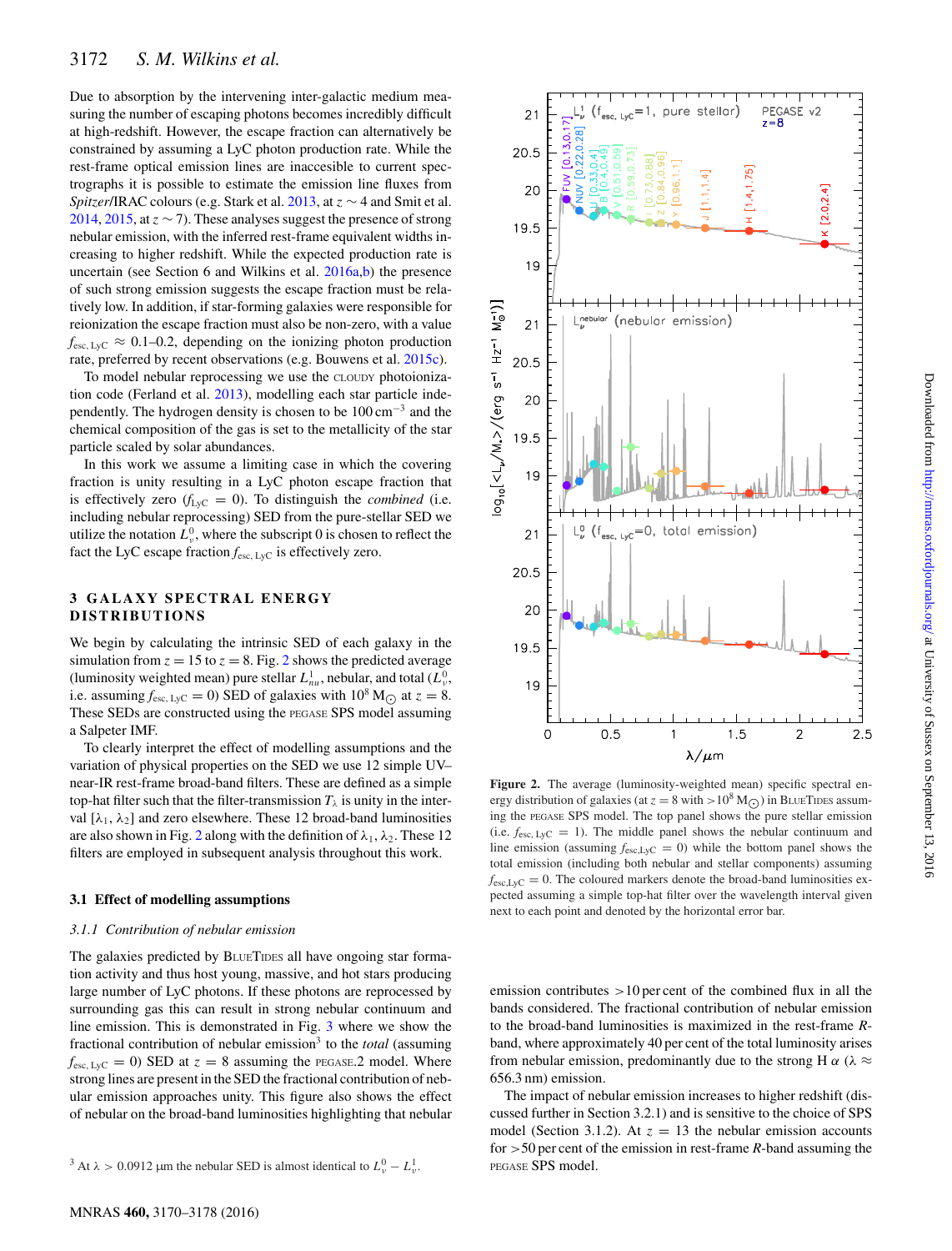<span id="page-3-0"></span>

**Figure 3.** The fractional contribution of nebular emission (assuming  $f_{\text{esc}} = 0$ ) to the total emission at  $z = 8$  assuming the PEGASE SPS model for a spectral resolution of  $R \approx 6000$  (at 0.5  $\mu$ m). The points show the fractional contribution to the same broad-band luminosities defined in Fig. [2.](#page-2-0)

#### *3.1.2 Sensitivity to choice of SPS model*

The SEDs calculated by each SPS model vary due to the different choices of evolution and atmosphere models (see Conroy [2013,](#page-7-12) for a recent overview of SPS modelling). To investigate the implications of this variation we compare the average luminosities in the restframe broad-band filters predicted assuming each model to those predicted using the PEGASE model. This is shown in Fig. [4](#page-3-1) for both the pure stellar case and including gas reprocessing.

The average luminosities found assuming the PEGASE, BC03 and M05 models are very similar (with  $\Delta \log_{10}L_v < 0.05$ ) reflecting similarities in the evolution and atmosphere models utilized by each code. While these models differ in their treatment of the TP-AGB stage (see Maraston et al. [2006;](#page-8-40) Kriek et al. [2010\)](#page-8-41) this is not particularly important at very high redshift where the SED is dominated by younger stars. In the optical and near-IR the FSPS model is also similar to PEGASE, BC03 and M05 though it predicts around 25 per cent less emission in the far-UV. The BPASS model, which incorporates the effects of interacting binaries, produces similar UV and optical fluxes as the other models but produces significantly more near-IR and LyC (see Section 6) emission. These differences between models will result in systematic effects in the physical properties (e.g. star formation rates – Section 4, stellar masses, etc.) measured from observational data sets.

SPS models can also produce different amounts of LyC photons (this is expanded in see Section 6) resulting in a variation in the impact of nebular line and continuum emission. This can be seen clearly in Fig. [5](#page-3-2) where we show the ratio of the combined to the pure stellar emission. The impact of nebular emission is largely similar for most models with the exception of the BPASS binary model. In this model the impact of nebular emission is around twice as strong as the other models, reflecting the enhancement caused by the inclusion of binary interactions. The rest-frame *R*-band luminosity predicted using the BPASS model is around 25 per cent larger than assuming other SPS models.

<span id="page-3-1"></span>

**Figure 4.** The effect of the choice of SPS model on the rest-frame UV–near-IR broad-band pure-stellar (i.e.  $f_{\text{esc}} = 1$ , bottom-panel) and gas reprocessed (assuming  $f_{\text{esc}} = 0$ , top-panel) luminosities. Differences are expressed relative to the predictions assuming the PEGASE model. Note: the points are no longer distributed according to their pivot wavelength but are uniformly spaced for clarity with wavelength increasing from left to right.

<span id="page-3-2"></span>

**Figure 5.** The impact of adding nebular continuum and line emission (assuming  $f_{\text{esc}} = 0$ ) on the predicted broad-band luminosities at  $z = 8$  for each SPS model. The figure shows the ratio of the *total* emission to the pure stellar emission in each broad-band. The *R*-band (coloured green, and always the highest point for each model) encompasses the strong H  $\alpha$  line.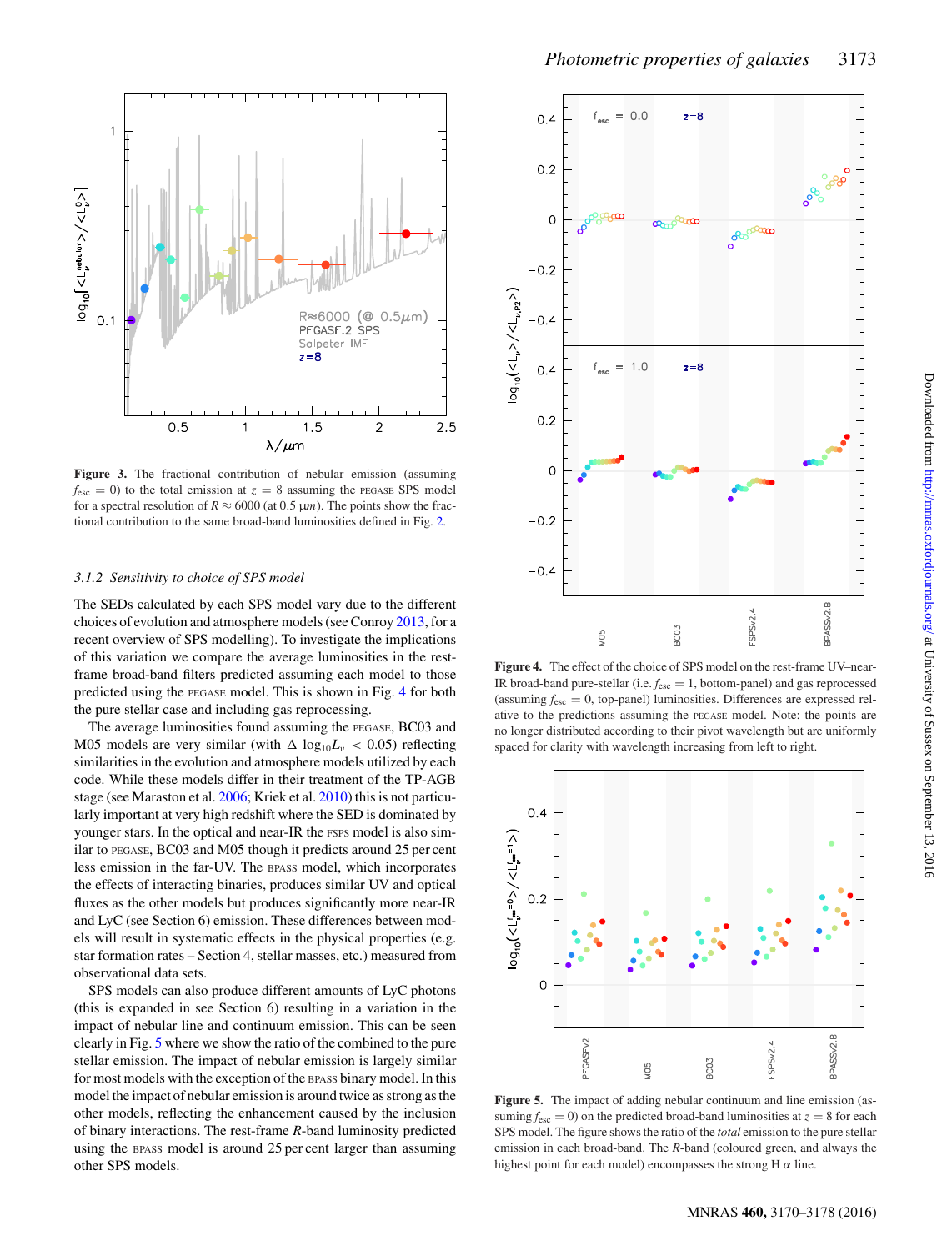<span id="page-4-0"></span>**Table 2.** The various initial mass functions (IMFs) considered in this work.

| <b>IMF</b> label   | definition                                                                                                                                                                                                                                                         |
|--------------------|--------------------------------------------------------------------------------------------------------------------------------------------------------------------------------------------------------------------------------------------------------------------|
| [2.7, 1.3]         | $\frac{dn}{dm} \propto m^{-\alpha}; \ \alpha = \begin{cases} 2.7; 1 \leq m/M_{\odot} \leq 100 \\ 1.3; 0.1 \leq m/M_{\odot} < 1 \end{cases}$                                                                                                                        |
| [2.35, 1.3]        | $\frac{dn}{dm} \propto m^{-\alpha}; \ \alpha = \begin{cases} 2.35; 1 \le m/M_{\odot} \le 100 \\ 1.3; 0.1 \le m/M_{\odot} < 1 \end{cases}$                                                                                                                          |
| [2.0, 1.3]         | $\frac{dn}{dm} \propto m^{-\alpha}; \ \alpha = \begin{cases} 2.0; 1 \leq m/M_{\odot} \leq 100 \\ 1.3; 0.1 \leq m/M_{\odot} < 1 \end{cases}$                                                                                                                        |
| Kroupa<br>(2001)   | $\frac{dn}{dm} \propto m^{-\alpha}; \ \alpha = \begin{cases} 2.3; 0.5 \le m/\text{M}_{\odot} \le 100 \\ 1.3; 0.08 \le m/\text{M}_{\odot} < 0.5 \\ 0.3; 0.01 \le m/\text{M}_{\odot} < 0.08 \end{cases}$                                                             |
| Chabrier<br>(2003) | $\begin{array}{l} \frac{\mathrm{d}n}{\mathrm{d}m} \propto \begin{cases} m^{-2.3};\, 1 \leq m/\mathrm{M}_{\bigodot} \leq 100 \\ \exp\left(-\frac{(\log m - \log 0.08)^2}{2 \times (0.69)^2}\right); 0.1 \leq m/\mathrm{M}_{\bigodot} < 1.0 \end{cases} \end{array}$ |

#### *3.1.3 Initial mass function*

The IMF describes the mass distribution of star at their formation and as such for a fixed mass of stars the photometric properties depend on the assumed IMF (e.g. Stanway et al. [2016\)](#page-8-34). Conversely, inferring physical properties from the observed SED requires the assumption of an IMF (see for example Wilkins et al. [2008a](#page-8-22)[,b\)](#page-8-23).

To explore the effect of the IMF we consider a number of literature and model IMFs described in Table [2](#page-4-0) using the PEGASE SPS model. The effect on the broad-band luminosities, relative to assuming a Salpeter IMF, of reprocessing the simulation assuming these IMFs is shown in Fig. [6.](#page-4-1)

Adopting an IMF with a different low-mass  $(<1 M<sub>O</sub>)$  behaviour but similar high-mass slope (e.g. the [2.35, 1.3], Kroupa [2001,](#page-8-42) and Chabrier [2003](#page-7-13) IMFs when compared to the Salpeter IMF) results in a systematic shift of the predicted luminosities. However, because low-mass stars make a relatively small contribution to the total SED (in the case of our predicted galaxies) the shift is fairly uniform with wavelength. $4$  However, changing the high-mass slope (e.g. the [2.7, 1.3] and [2.0, 1.3] IMFs) or increasing the maximum stellar mass (not considered in this work, but see Stanway et al. [2016\)](#page-8-34) can also affect the luminosities as a function of wavelength. For example, assuming an IMF with a flatter high-mass slope (i.e. <2.35) increases the relative proportion of high-mass stars (compared to intermediate-mass stars), resulting in a preferential increase in the UV luminosity over the optical and near-IR. A flatter IMF will also increase the number of LyC photons which will enhance the impact of nebular emission. This is particularly notable in the rest-frame *R*-band.

#### **3.2 Sensitivity to physical properties**

#### *3.2.1 Redshift evolution*

As galaxies evolve through time their average age (and to a lesser extent metallicity) increases driving an evolution in the average SED. This can be seen in Fig. [7](#page-4-2) where we show the redshift evolution of the specific (i.e. per unit *initial* stellar mass) rest-frame broad-band luminosities assuming the PEGASE SPS model. While the rest-frame UV luminosity per unit *initial* stellar mass decreases by  $\approx 0.4$  dex

<span id="page-4-1"></span>

**Figure 6.** The effect of changing the initial mass function (IMF) on the predicted pure-stellar (bottom-panel) and gas reprocessed (top-panel) broadband luminosities at  $z = 8$  relative to assuming a Salpeter [\(1955\)](#page-8-35) IMF.

<span id="page-4-2"></span>

Figure 7. The redshift evolution of the specific broad-band luminosities assuming the PEGASE SPS model. The figure shows the average *specific* luminosity divided by the *specific* luminosity at  $z = 8$ .

<sup>4</sup> There is a slight wavelength dependence when comparing the Kroupa [\(2001\)](#page-8-42) and Chabrier [\(2003\)](#page-7-13) IMFs with the Salpeter [\(1955\)](#page-8-35) IMF because they have slightly flatter high-mass slopes than Salpeter.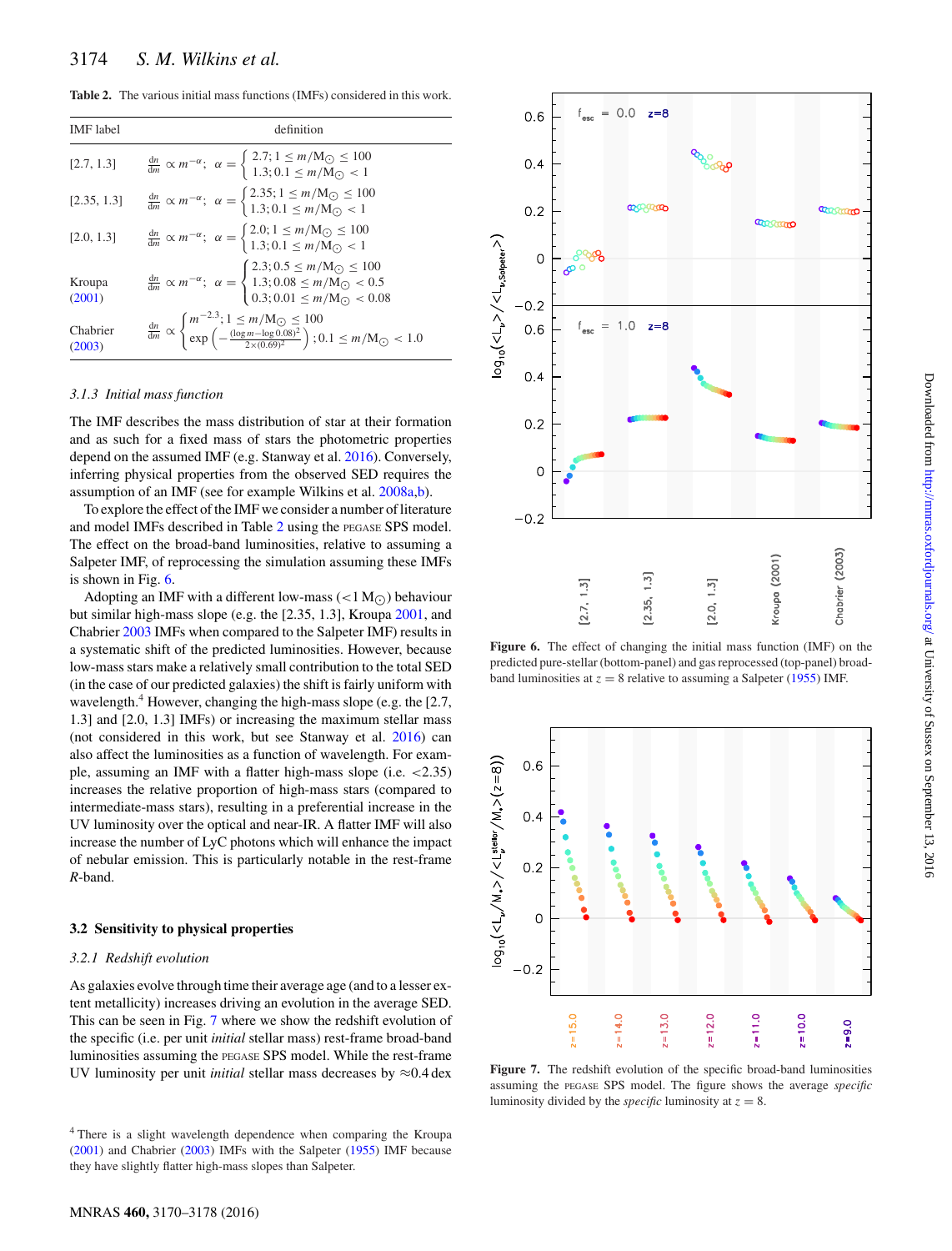<span id="page-5-0"></span>

**Figure 8.** The impact of adding nebular continuum and line emission (assuming  $f_{\text{esc}} = 0$ ) on the predicted broad-band luminosities as a function of redshift assuming the PEGASE model. The figure shows the ratio of the *total* emission to the pure stellar emission in each broad-band. The *R*-band (coloured green) encompasses the strong H  $\alpha$  line.

 $(\approx 1 \text{ mag})$  from  $z = 15 \rightarrow 8$  the rest-frame *K*-band remains virtually constant.

The evolving LyC photon production rate also drives an evolution in the strength of nebular line and continuum emission. In Fig. [8](#page-5-0) we show the evolving impact of nebular line and continuum emission on the broad-band luminosities. The impact on the rest-frame *R*band decreases from  $\approx 0.4$  dex ( $\approx 1$  mag) at  $z = 15$  to  $\approx 0.2$  dex at  $z = 8$ .

## *3.2.2 Stellar mass*

There is a strong variation of the average stellar metallicity with stellar mass predicted by the simulation. As seen in Fig. [9](#page-5-1) this drives a dependence of SED on the stellar mass, such that the most massive galaxies are intrinsically redder. Once nebular emission is included (which reddens the SED) the strength of this trend reduces. This is a result of the fact that nebular emission preferentially affects the youngest and lowest metallicity stellar populations which are also the bluest.

## **4 UV STAR FORMATION RATE CALIBRATION**

The rest-frame UV continuum luminosity is a widely utilized diagnostic of the instantaneous star formation activity in galaxies (e.g. Kennicutt [1998;](#page-8-43) Kennicutt & Evans [2012\)](#page-8-44). The rest-rame UV is particularly valuable at high-redshift where other diagnostics (e.g. the hydrogen recombination lines, far-IR emission, and radio emission) are currently inaccesible. The star formation rate (SFR/M<sub> $\odot$ </sub> yr<sup>-1</sup>) and the intrinsic FUV luminosity  $vL_{\nu, \text{fuv}}/(\text{erg s}^{-1})$ are related through the calibration  $C_{\text{fuv}}$  (Kennicutt & Evans [2012\)](#page-8-44),

$$
\log_{10}(SFR/M_{\odot} \, yr^{-1}) = \log_{10}(\nu L_{\nu, \, \text{fuv}}/\text{erg s}^{-1}) - \log_{10} C_{\text{fuv}}.\tag{1}
$$

The value of the calibration  $C_{\text{fuv}}$  is sensitive to the recent star formation and metal enrichment history, the IMF, the choice of SPS model, and the LyC escape fraction (see Wilkins et al. [2008b,](#page-8-23) [2012b,](#page-8-45) for a wider discussion). The predicted (average) calibration

<span id="page-5-1"></span>

Figure 9. Comparison of the average rest-frame specific broad-band luminosities in different mass bins. In each case the luminosities are normalized by the average specific luminosity of all galaxies with  $M > 10^8$  M<sub> $\odot$ </sub> to highlight the variation across mass bins. The number *N* is the total number of galaxies contributing to the bin.

(for the *FUV* 0.13 – 0.17  $\mu$ m band) at  $z \in \{8, 9, 10, 11, 12, 13,$ 14} predicted by BLUETIDES are shown in Fig. [10](#page-6-0) for the various modelling assumptions previously described. At  $z = 8$   $C_{\text{fuv}}$  covers a range 43.0 − 43.4 depending on the choice of SPS model and *f*esc, LyC. At a given redshift the choice of SPS model can result in a systematic shift of approximately 0.15 dex (reflecting the difference in the predicted UV luminosities). A lower LyC escape fraction leads to slightly higher UV luminosities (see Section 3.1.1) resulting in a larger value of the calibration  $(0.05 - 0.1$  dex depending on the choice of SPS model).

# **5 INTRINSIC ULTRAVIOLET CONTINUUM SLOPE**

Robust observations of individual galaxies at  $z \approx 8$  and above are typically limited to the rest-frame UV and optical. Although, star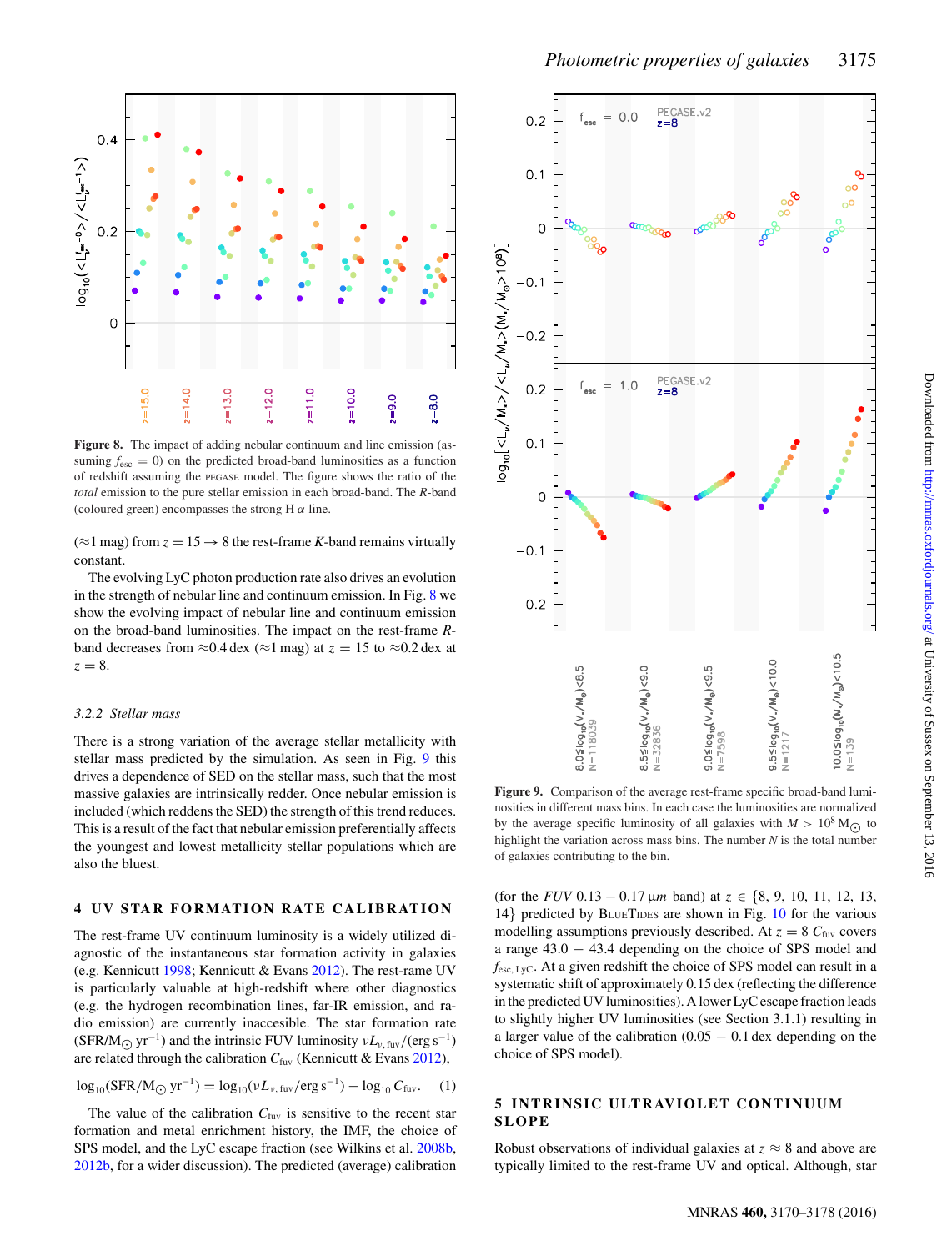<span id="page-6-0"></span>

**Figure 10.** The predicted UV continuum – star formation rate calibration for galaxies at  $z \in \{8, 9, 10, 11, 12, 13, 14\}$  in BLUETIDES. The solid symbols assume a pure stellar continuum (i.e.  $f_{\text{esc}} = 1$ ) while the open symbols include nebular reprocessing (with  $f_{\text{esc}} = 0$ ). The horizontal line denotes the commonly utilized Kennicutt [\(1998\)](#page-8-43) calibration.

formation rates can be estimated from the intrinsic UV the UV is susceptible to strong attenuation by dust. As such observed UV luminosities only provide lower limits on the total star formation activity.

While the rest-frame far-IR (which probes dust reprocessed UV and optical emission) at high-redshift is accessible, at least for moderately dusty bright galaxies, to the Atacama Large Millimetre Array, few sources have yet to be observed.

The observed rest-frame UV continuum slope  $\beta$  (defined such that  $f_\nu \propto \lambda^{\beta+2}$ ) provides a potential constraint on dust attenuation and thus total star formation activity (e.g. Meurer, Heckman & Calzetti [1999;](#page-8-46) Casey et al. [2014\)](#page-7-14). The UV continuum slope is currently observationally accesible to  $z \approx 10$  (Wilkins et al. [2016a\)](#page-8-38) and potentially beyond with *JWST* and has been the focus of significant study in recent years (e.g. Bouwens et al. [2009,](#page-7-15) [2012,](#page-7-16) [2014a](#page-7-2)[,b;](#page-7-3) Finkelstein et al. [2010,](#page-8-7) [2012;](#page-8-8) Wilkins et al. [2011b,](#page-8-47) [2012a,](#page-8-48) [2013a;](#page-8-49) Dunlop et al. [2013\)](#page-7-17).

The relationship between the attenuation  $A_{\lambda}$  and the observed slope  $\beta_{obs}$  can be written as follows:

$$
A_{\lambda} = \frac{dA_{\lambda}}{d\beta} (\beta_{\text{obs}} - \beta_{\text{int}}),
$$
 (2)

where  $dA_{\lambda}/d\beta$  is sensitive to the choice of attenuation curve, and  $\beta_{\text{int}}$  is the intrinsic UV slope. The intrinsic slope  $\beta_{\text{int}}$  is sensitive to the photometric properties of the stellar population as well as the presence of nebular continuum and line emission (see Wilkins et al. [2012a,](#page-8-48) Wilkins et al. 2013d).

We obtain the intrinsic UV continuum slopes of galaxies in BLUETIDES using a methodology similar to that used by observations at high-redshift by simply using the broad-band *FUV* − *NUV* colour,

$$
\beta = 1.8 \times (m_{\text{fuv}} - m_{\text{nu}}) - 2.0, \tag{3}
$$

the factor of 1.8 comes from the choice of filters. Filters spaced more closely together will typically have a larger factor, affecting the accuracy with which the slope can be measured (see Wilkins et al. [2016a\)](#page-8-38).

<span id="page-6-1"></span>

**Figure 11.** The predicted intrinsic UV continuum slope of galaxies at  $z \in \mathbb{R}$ {8, 9, 10, 11, 12, 13, 14, 15} in BLUETIDES. The solid symbols assume a pure stellar continuum (i.e.  $f_{\text{esc}} = 1$ ) while the open symbols include nebular reprocessing (with  $f_{\text{esc}} = 0$ ).

The intrinsic slopes predicted by BLUETIDES at  $z = 8-15$  are shown in Fig. [11.](#page-6-1) Irrespective of the choice of SPS model or LyC escape fraction the intrinsic slopes predicted by BLUETIDES are all bluer than that proposed by Meurer et al. [\(1999\)](#page-8-46). The application of the Meurer et al. [\(1999\)](#page-8-46) intrinsic slope would then result in the underestimation of the dust attenuation at very high redshift (assuming the same attenuation curve). Including nebular reprocessing reddens the slope by  $\approx 0.1$  for all models except the BPASS binary scenario for which the increase is  $\approx 0.2$ . The intrinsic slope also varies by  $\sigma \approx 0.05$  depending on the choice of SPS model. The slope evolves with redshift, becoming  $\approx 0.1$  redder as  $z = 12 \rightarrow 8$ . Between different choices of the SPS model and LyC escape fraction the intrinsic slope at  $z = 8$  varies between approximately  $-2.7$  and  $-2.45$ translating to a systematic uncertainty on the dust attenuation of ≈0.5 mag assuming a Calzetti et al. [\(2000\)](#page-7-18) attenuation curve.

# **6 LYMAN CONTINUUM PHOTON PRODUCTION**

LyC photons produced by stars that ultimately escape galaxies are thought to be the predominant contributor to the cosmic reionization of hydrogen (e.g. Wilkins et al. [2011a;](#page-8-6) Robertson et al. [2015;](#page-8-50) Bouwens et al. [2015c,](#page-7-11) though see Madau & Haardt [2015;](#page-8-51) Feng et al. [2016,](#page-8-30) for a discussion of the contribution of AGN).

Fig. [12](#page-7-19) shows the average specific (number of LyC photons per unit initial stellar mass) LyC photon production rate at redshifts  $z = 15 \rightarrow 8$  for the range of SPS models. The specific rate drops by  $\approx$ 0.5 dex from  $z = 15 \rightarrow 8$  reflecting the increasing ages and metallicities of the stellar populations at lower redshift. The choice of SPS model can have a significant effect: for example, assuming the BPASS binary evolution scenario results in approximately twice as many ionizing photons being produced compared to the M05, BC03, FSPS, and PEGASE models. The high LyC production in the BPASS model arises due to the fact BPASS predicts more massive stars at late ages due to the modelled effects of mass transfer between binary stars causing rejuvenation, extending lifetimes and resulting in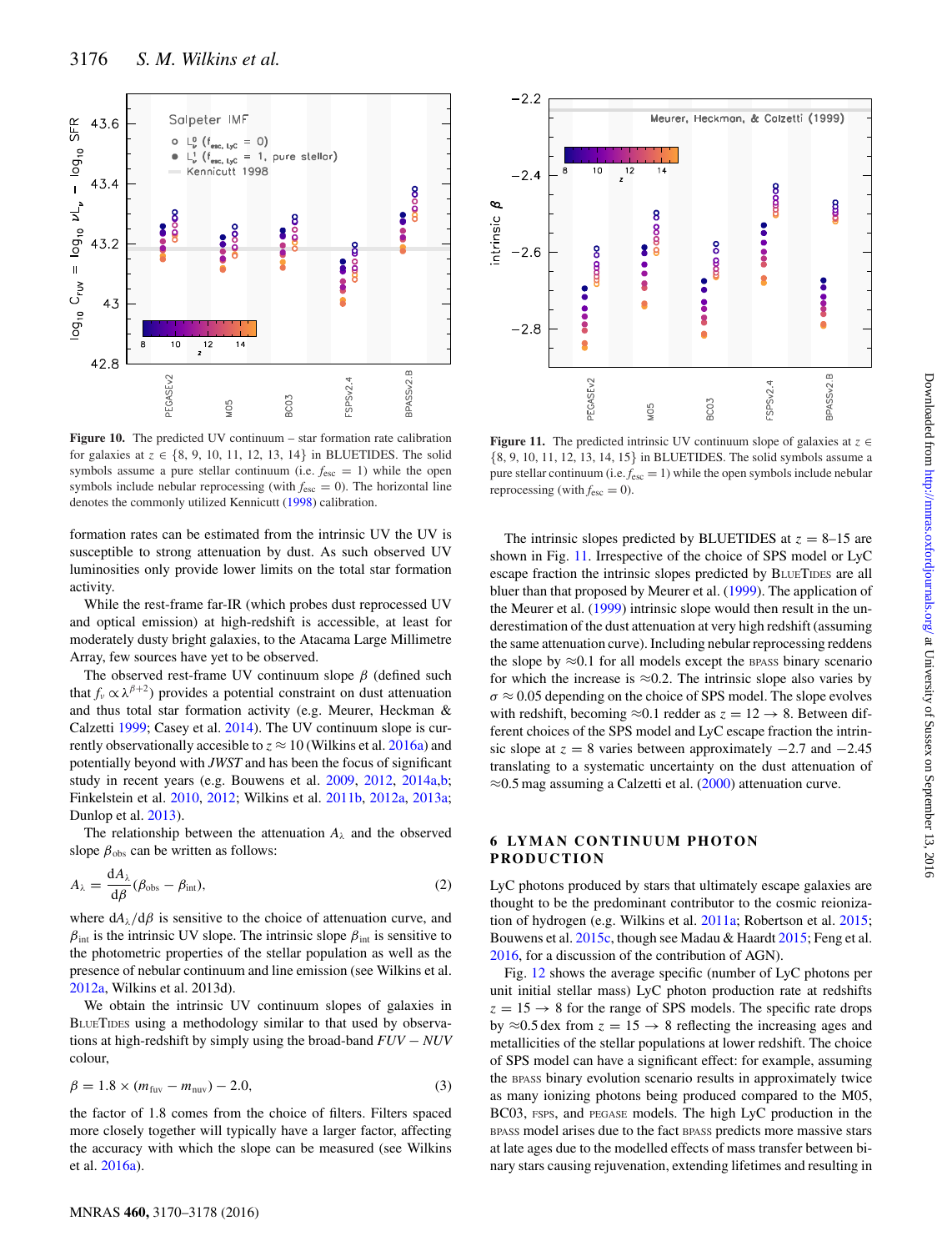<span id="page-7-19"></span>

Figure 12. The specific (i.e. per unit stellar mass) LyC photon production rate (top-panel) and production efficiency  $\xi_{Lyc}$  (bottom-panel) for galaxies at  $z \in \{8, 9, 10, 11, 12, 13, 14, 15\}$  in BLUETIDES.

rotational mixing which other codes largely neglect (see discussion in Stanway, Eldridge & Becker [2016;](#page-8-34) Stanway et al. [2014\)](#page-8-52).

Because direct observations of the LyC photon production efficiency are difficult to obtain (though see Stark et al. [2015;](#page-8-53) Bouwens et al. [2015d,](#page-7-20) for recent constraints at high-redshift) the LyC photon production rate  $N_{LyC}$  is often inferred from the intrinsic rest-frame UV continuum luminosity  $L_{\nu, \text{fuv}}$  assuming a production efficiency  $ξ$ <sub>LyC</sub>,

$$
\dot{N}_{\text{Lyc}} = \xi_{\text{Lyc}} L_{\nu,\text{fuv}}.\tag{4}
$$

The production efficiency predicted from BLUETIDES is also shown in Fig. [12.](#page-7-19) As discussed in more depth in Wilkins et al. [\(2016b\)](#page-8-28) the production efficiency is also sensitive to the choice of SPS model with models predicting higher values generally being favoured by recent observations (e.g. Stark et al. [2015;](#page-8-53) Bouwens et al. [2015d\)](#page-7-20). The production efficiency will also be affected by the contribution of nebular (mostly continuum) emission, however this effect is relatively small, being at most  $\approx$ 10 per cent when the escape fraction is zero.

# **7 CONCLUSIONS**

In this study we have used the large  $(400/h)^3$  cMpc<sup>3</sup> cosmological hydrodynamical simulation BLUETIDES to investigate the predicted photometric properties of galaxies at  $z = 8-15$ . In predicting these properties we have investigated the effect of the choice of SPS model, IMF, and LyC escape fraction. Our specific conclusions are as follows:

(i) At  $z = 8$  nebular continuum and line emission can contribute up to 50 per cent of the rest-frame *R*-band luminosity if the LyC escape fraction is low. This increases to higher redshift. The impact of nebular emission is minimized in the UV where it accounts for at most  $\approx$ 10 per cent of the broad-band emission (at  $z = 8$ ). The impact of nebular emission is not strongly sensitive to the choice of SPS model, except where the BPASS binary evolution scenario is utilized.

(ii) Galaxies are generally bluer at higher redshift reflecting their younger ages and lower metallicities. Massive galaxies are generally redder, reflecting higher average stellar metallicities and (slightly) older ages.

(iii) The calibration relating the star formation activity to the UV luminosity increases by  $\approx$  24 per cent as  $z = 8 \rightarrow 15$ . It is also sensitive to nebular emission, decreasing by  $\approx$ 15 per cent. The choice of SPS model can also increase the calibration by ≈35 per cent.

(iv) The intrinsic UV continuum slope evolves with redshift, reddening by  $\approx 0.15$  from  $z = 15 \rightarrow 8$ . Nebular continuum emission can also redden the slope by  $\approx 0.1$ –0.15 with the effect strongest at the highest redshift. The choice of SPS model can also affect the slope by up to  $\approx 0.2$ . The systematic variation in the intrinsic slope can result in significant differences in the attenuation inferred from the observed UV continuum slope.

## **ACKNOWLEDGEMENTS**

We would like to thank the anonymous referee for thoroughly reading the manuscript and providing useful feedback. We acknowledge funding from NSF ACI-1036211, NSF AST- 1517593, NSF AST-1009781, and the BlueWaters PAID program. The BLUETIDES simulation was run on facilities on BlueWaters at the National Center for Supercomputing Applications. SMW acknowledges support from the UK Science and Technology Facilities Council (STFC) consolidated grant ST/L000652/1. ERS acknowledges support from the UK Science and Technology Facilities Council (STFC) consolidated grant ST/L000733/1. CL acknowledges support from a UK Science and Technology Facilities Council (STFC) PhD studentship.

# **REFERENCES**

- <span id="page-7-7"></span>Atek H. et al., 2015, ApJ, 814, 69
- <span id="page-7-15"></span>Bouwens R. J. et al., 2009, ApJ, 705, 936
- <span id="page-7-0"></span>Bouwens R. J. et al., 2010, ApJ, 709, L133
- <span id="page-7-1"></span>Bouwens R. J. et al., 2011, ApJ, 737, 90
- <span id="page-7-16"></span>Bouwens R. J. et al., 2012, ApJ, 754, 83 Bouwens R. J. et al., 2014a, ApJ, 795, 126
- <span id="page-7-3"></span><span id="page-7-2"></span>Bouwens R. J. et al., 2014b, ApJ, 793, 115
- <span id="page-7-4"></span>Bouwens R. J. et al., 2015a, ApJ, 803, 34
- <span id="page-7-5"></span>Bouwens R. J. et al., 2015b, preprint [\(arXiv:1506.01035\)](http://arxiv.org/abs/1506.01035)
- 
- <span id="page-7-11"></span>Bouwens R. J., Illingworth G. D., Oesch P. A., Caruana J., Holwerda B., Smit R., Wilkins S., 2015c, ApJ, 811, 140
- <span id="page-7-20"></span>Bouwens R. J., Smit R., Labbe I., Franx M., Caruana J., Oesch P., Stefanon M., Rasappu N., 2015d, preprint [\(arXiv:1511.08504\)](http://arxiv.org/abs/1511.08504)
- <span id="page-7-8"></span>Bruzual G., Charlot S., 2003, MNRAS, 344, 1000
- <span id="page-7-6"></span>Bunker A. J. et al., 2010, MNRAS, 409, 855
- <span id="page-7-18"></span>Calzetti D., Armus L., Bohlin R. C., Kinney A. L., Koornneef J., Storchi-Bergmann T., 2000, ApJ, 533, 682
- <span id="page-7-14"></span>Casey C. M. et al., 2014, ApJ, 796, 95
- <span id="page-7-13"></span>Chabrier G., 2003, PASP, 115, 763
- <span id="page-7-12"></span>Conroy C., 2013, ARA&A, 51, 393
- <span id="page-7-10"></span>Conroy C., Gunn J. E., 2010, ApJ, 712, 833
- <span id="page-7-9"></span>Conroy C., White M., Gunn J. E., 2010, ApJ, 708, 58
- <span id="page-7-17"></span>Dunlop J. S. et al., 2013, MNRAS, 432, 3520